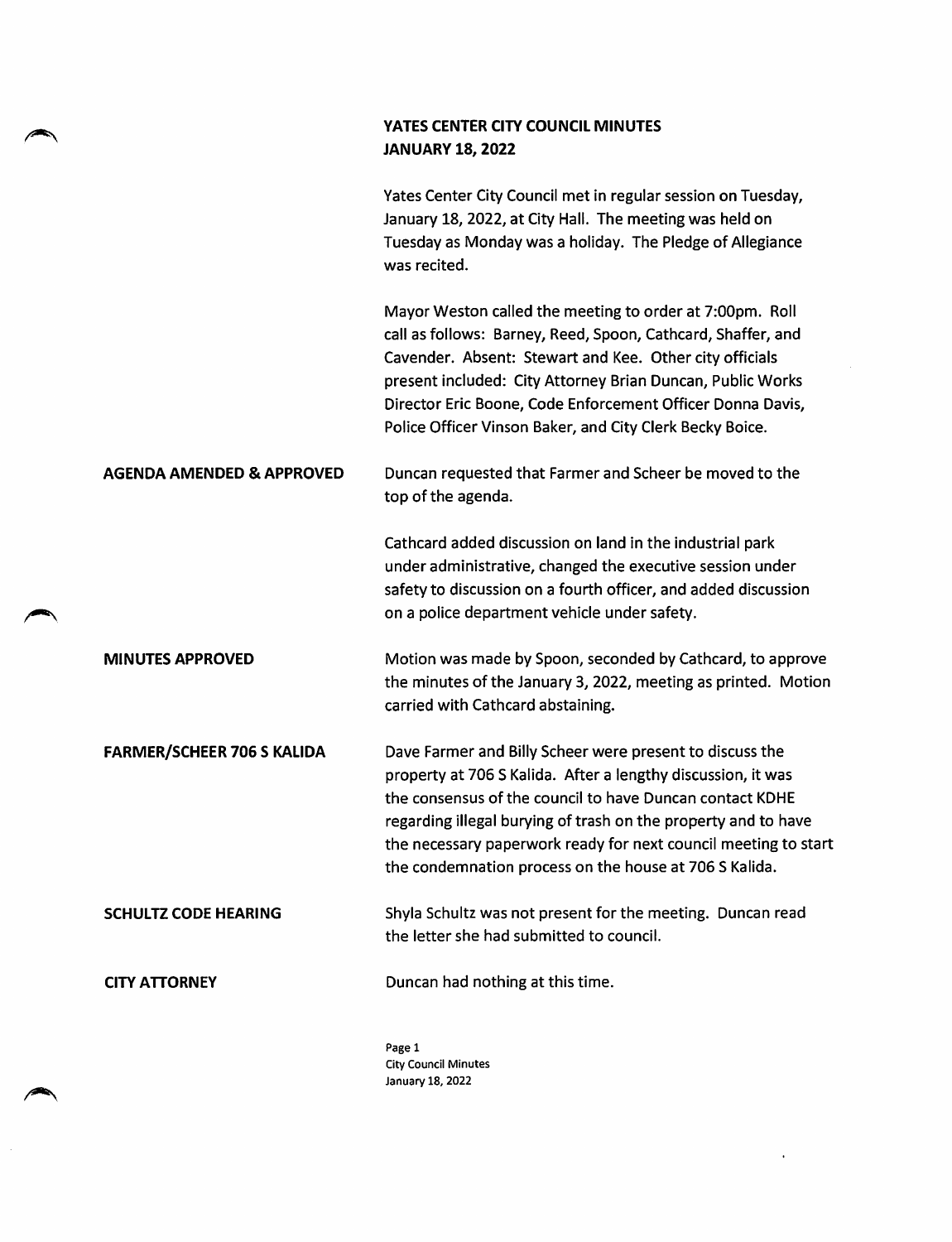| <b>COMMITTEE REPORTS</b>                     |                                                                                                                                                                                                                                            |
|----------------------------------------------|--------------------------------------------------------------------------------------------------------------------------------------------------------------------------------------------------------------------------------------------|
| <b>ADMINISTRATIVE</b><br><b>COVID POLICY</b> | Spoon presented a COVID policy for city employees. After<br>discussion, motion was made by Spoon, seconded by Cavender,<br>to approve the policy as changed. Motion carried unanimously.                                                   |
| <b>CODE ENFORCEMENT</b>                      | It was the consensus of the council to table changing code<br>enforcement procedures until committee appointments have<br>been made and the administrative committee can meet and<br>bring to council the suggested changes.               |
| PRESIDENT OF THE COUNCIL                     | Motion was made by Cathcard, seconded by Reed, to elect<br>Spoon as president of the council. Motion carried with Spoon<br>abstaining.                                                                                                     |
| <b>% CENT SALES TAX</b>                      | Spoon presented information on the % cent sales tax that will<br>sunset in September. Spoon requested further discussion be<br>put on the March 7 agenda.                                                                                  |
| <b>COLA RAISES</b>                           | Motion was made by Spoon, seconded by Shaffer, to give all<br>full-time employees the 5% cost of living adjustment that was<br>budgeted for, retroactive to January 1, 2022. Motion carried<br>unanimously.                                |
| <b>CODE MOWING</b>                           | Motion was made by Cathcard, seconded by Shaffer, to solicit<br>sealed bids for code enforcement mowing for the 2022 season.<br>Motion carried unanimously with bids to be returned by Friday,<br>February 18, 5:00pm.                     |
| <b>CODE TREE TRIMMING</b>                    | Motion was made by Cathcard, seconded by Shaffer, to solicit<br>sealed bids for code enforcement tree trimming for 2022.<br>Motion carried unanimously with bids to be returned by Friday,<br>February 18, 5:00pm.                         |
| <b>HONOR FLIGHT</b>                          | Motion was made by Spoon, seconded by Shaffer, to donate<br>\$1,000 to Neosho Lodge #27 to help cover costs of the SCC<br>Veterans Honor Flight that allows Woodson County veterans<br>to go to Washington DC. Motion carried unanimously. |
| <b>INDUSTRIAL PARK</b>                       | Discussion was held on land available in the industrial park<br>and possible business incentives available.                                                                                                                                |
|                                              | Page 2<br><b>City Council Minutes</b><br>January 18, 2022                                                                                                                                                                                  |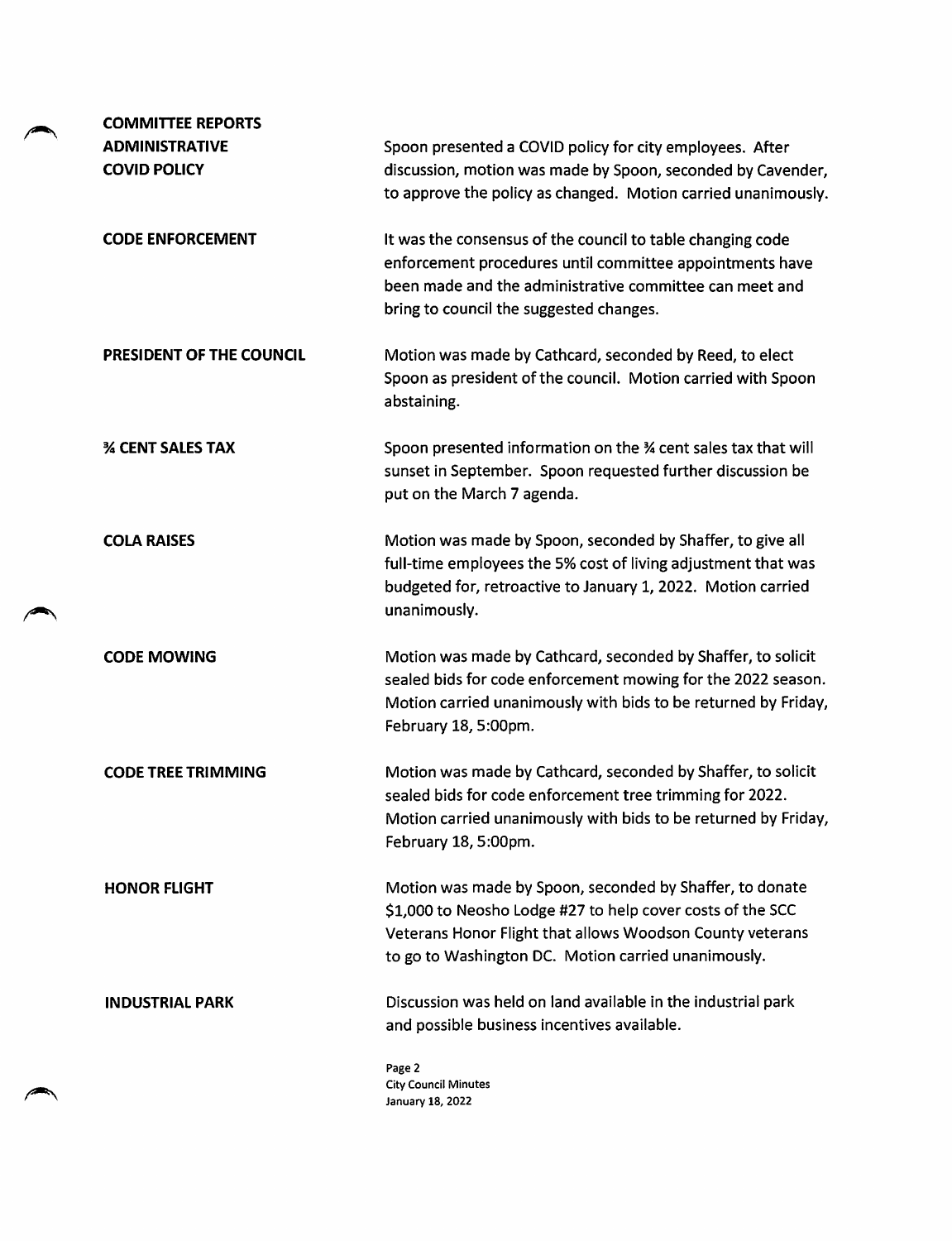| <b>SAFETY</b><br><b>FOURTH OFFICER</b>                | Cathcard explained to council that negotiations were<br>being made with the county to hire an officer from them.<br>Motion was made by Cathcard, seconded by Shaffer, to pay<br>Woodson County \$2100.00 to reimburse them for wages<br>of an officer that has not completed a year of employment<br>since graduating the academy, contingent on the chief<br>of police and sheriff reaching an agreement. Motion carried<br>unanimously. |            |
|-------------------------------------------------------|-------------------------------------------------------------------------------------------------------------------------------------------------------------------------------------------------------------------------------------------------------------------------------------------------------------------------------------------------------------------------------------------------------------------------------------------|------------|
| <b>CHRIS BOWMAN</b>                                   | Motion was made by Cathcard, seconded by Reed, to hire<br>Chris Bowman full-time provided an agreement with the<br>county is reached and Bowman is willing to sign a one-year<br>employment contract. Motion carried unanimously.                                                                                                                                                                                                         |            |
| <b>PD CAR REPAIR</b>                                  | Cathcard informed council that the Dodge police car was in<br>the shop for radiator repair.                                                                                                                                                                                                                                                                                                                                               |            |
| <b>USDA GRANT</b>                                     | Motion was made by Cathcard, seconded by Reed, to contact<br>Mike Billings with the USDA, to apply for a grant for a police car<br>and additional police and fire equipment. Motion carried<br>unanimously.                                                                                                                                                                                                                               |            |
| <b>PUBLIC WORKS</b>                                   | Boone presented bids for sign posts:                                                                                                                                                                                                                                                                                                                                                                                                      |            |
| <b>SIGN POSTS</b>                                     | <b>National Sign Company</b>                                                                                                                                                                                                                                                                                                                                                                                                              | 22.86 each |
|                                                       | <b>Econo Signs</b>                                                                                                                                                                                                                                                                                                                                                                                                                        | 23.49 each |
|                                                       | <b>Signs Direct</b>                                                                                                                                                                                                                                                                                                                                                                                                                       | 30.24 each |
|                                                       | Uline                                                                                                                                                                                                                                                                                                                                                                                                                                     | 44.00 each |
|                                                       | Grainer                                                                                                                                                                                                                                                                                                                                                                                                                                   | 58.53 each |
|                                                       | Motion was made by Spoon, seconded by Shaffer, to allow<br>Boone to purchase 100 sign posts from National Sign Company.<br>Motion carried unanimously.                                                                                                                                                                                                                                                                                    |            |
| <b>PARKS &amp; PUBLIC LANDS</b><br><b>CITY MOWING</b> | Motion was made by Reed, seconded by Cathcard, to solicit<br>sealed bids for mowing city owned properties, with the<br>addition of maps to the mowing specifications to show areas<br>to be mowed. Motion carried unanimously with bids to be<br>returned by Friday, February 18, 5:00pm.<br>Page 3<br><b>City Council Minutes</b><br>January 18, 2022                                                                                    |            |